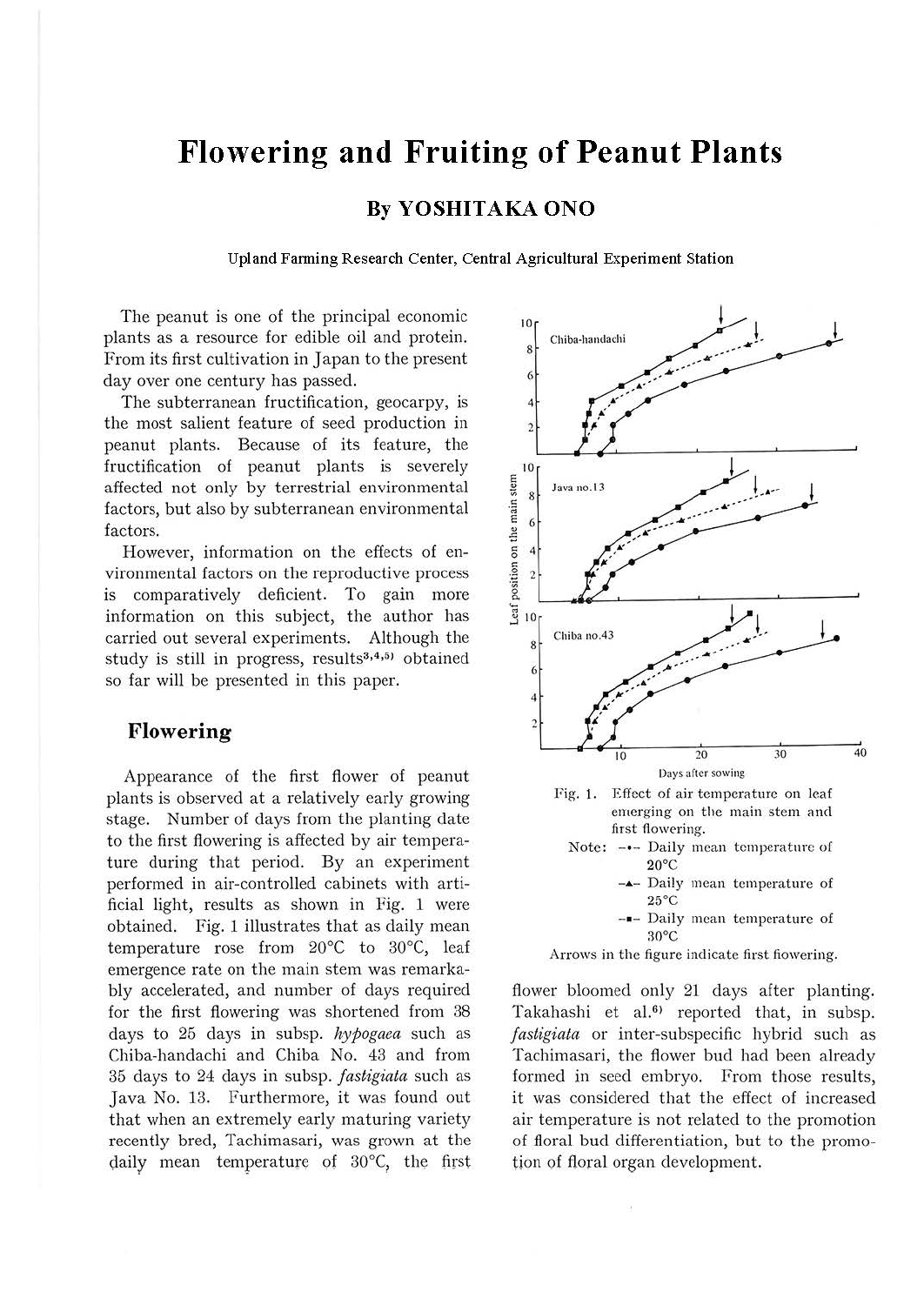Based on these relations between the first flowering and the air temperature after planting, it was considered that the first flowering dates of peanut plants might be forecasted by knowing the daily mean temperature after planting. Then, the effective heat summation required for the first flowering was calculated using the data on flowering of Chiba-handachi planted at different times. The effective heat summation which was obtained by integrating daily mean temperatures minus 12°C was found most suitable for forecasting the first flowering date and it was  $417.3 \pm 12.8$ °C.



 $-x$ - Planting time of Aug. 14

Fig. 2 shows the flowering patterns of peanuts planted at different times. It is apparent that the earlier the planting time, the more flowers were produced over a longer period of time. For example, the flowering duration of the peanut planted at the middle of April extended over 63 days and the total number of flowers per plant reached 633, while the peanut planted at the middle of August put forth only 34 flowers during a flowering duration of 31 days.

The flowering of peanut progresses in parallel with vegetative growth. Consequently, it was considered that the number of flowers depends on the extent of vegetative growth, especially on the development of branches. In the planting date experiment mentioned above, it was recognized that there was high correlation  $(r=0.992**)$  between dry weight of shoots at harvest and the total number of flowers.

# **Peg elongation**

After flowering, peg elongation and penetration into the soil are necessary for the fruiting of peanut plants. The terrestrial elongation of pegs became remarkable from a week after flowering and its ultimate length reached 15- 16 cm about 4 weeks after flowering. There is a tendency that the peg elongation was reduced with a delay in flowering date. The subterranean growth of pegs ceased at about 4 cm below the soil surface.

Table 1. Mean value and coefficient of variation (CV) of the peg length of pod

| Variety        | Mature pod |      | Immature pod |                    |
|----------------|------------|------|--------------|--------------------|
|                | Mean       | CV   | Mean         | CV                 |
| Chiba-handachi | cm<br>9.8  | 31.1 | cm<br>10.7   | $\frac{9}{6}$ 32.2 |
| Java No. 13    | 6.6        | 46.1 | 8.8          | 37.0               |
| Chiba No. 43   | 10.2       | 27.0 | 11.2         | 29.9               |

As shown in Table 1, length of the pegs bearing pods was shorter in Java No. 13 than in Chiba-handachi and Chiba No. 43. This varietal difference in length of fruiting pegs is closely related to the varietal difference of branching system. Varieties such as Chibahandachi and Chiba No. 43 having alternate branching system bear the effective flowers on higher nodes of the branch in comparison with those such as Java No. 13 having sequential branching system. So that the longer peg elongation is necessary in the former to cause peg penetration into the soil.

Table 1 also shows that the length of the pegs bearing immature pods was longer than that of the pegs bearing mature pods. This result indicates that with the flowers produced on lower nodes nearer to the base shorter pegs are sufficient for penetration, and as a result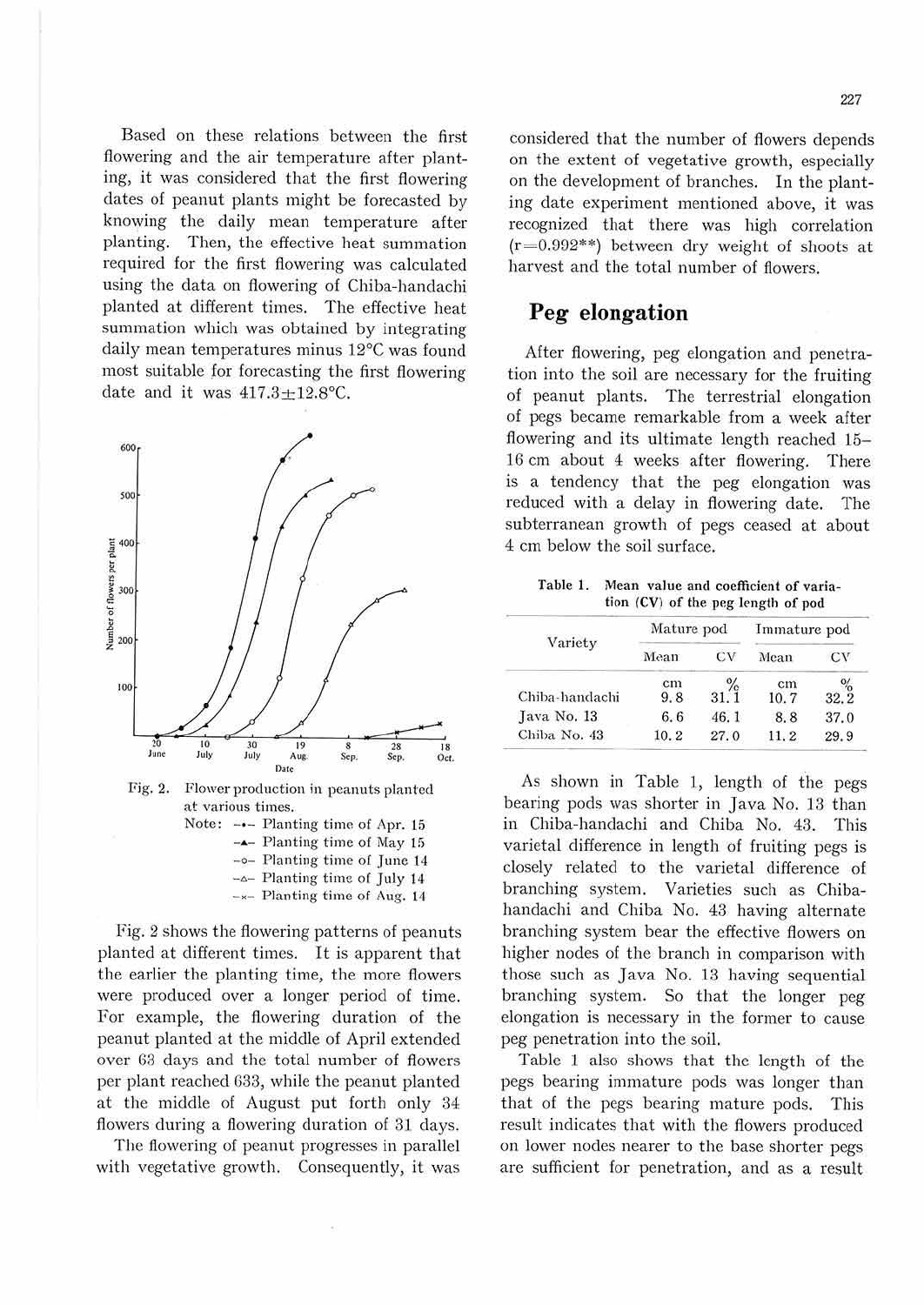their pods mature earlier than those of the flowers produced on upper nodes that require longer pegs.

## **Pod development**

The podding zone of the peanut is located at the upper soil layer, about 4 cm below the soil surface. Therefore, environmental factors such as soil temperature and soil moisture are more variable in the podding zone than in rooting zone which occupies the deeper layer.

To examine the effect of environmental factors in the podding zone on the pod development of peanut plants, three experiments were carried out, by separating artificially the podding zone from the rooting zone.

In an experiment performed in 1969 to investigate the effect of soil temperature on the pod development, the podding zones were kept at various temperatures, 15°C, 23°C, 32°C and 39°C, during a period of 7 weeks after the peg penetration into the soil. A summary of the results is shown below.

When the podding zone was kept at 32°C, the swelling of ovaries began two days after and the pod size reached its maximum 3 weeks after the peg penetration into the soil. Keeping the podding zone at the temperature of 23°C or 39°C, commencement of swelling of ovaries was observed five days and seven days after the peg penetration, respectively. But, at the temperature of 15°C, days from peg penetration to ovary swelling were more than two weeks. The relation between the soil temperature in the podding zone and the pod development 7 weeks after the peg penetration is shown in Fig. 3. From those results, it was concluded



Fig. 3. Effect of soil temperature in the podding zone on the pod development

- Note: \*Percentage of the number of developed pods to the number of pegs examined.
	- o ; Result in 1968
	- , ; Result in 1969
	- $\lceil$  ; 95% confidence interval of mean



- Fig. 4. Effect of the treatment with high soil temperature and low soil moisture content in the podding zone, given at various periods on pod development
	- Noto: . ; Dry weight of one pod o ; Dry weight of one seed
		- $\bar{1}$ ; 95% confidence interval of mean